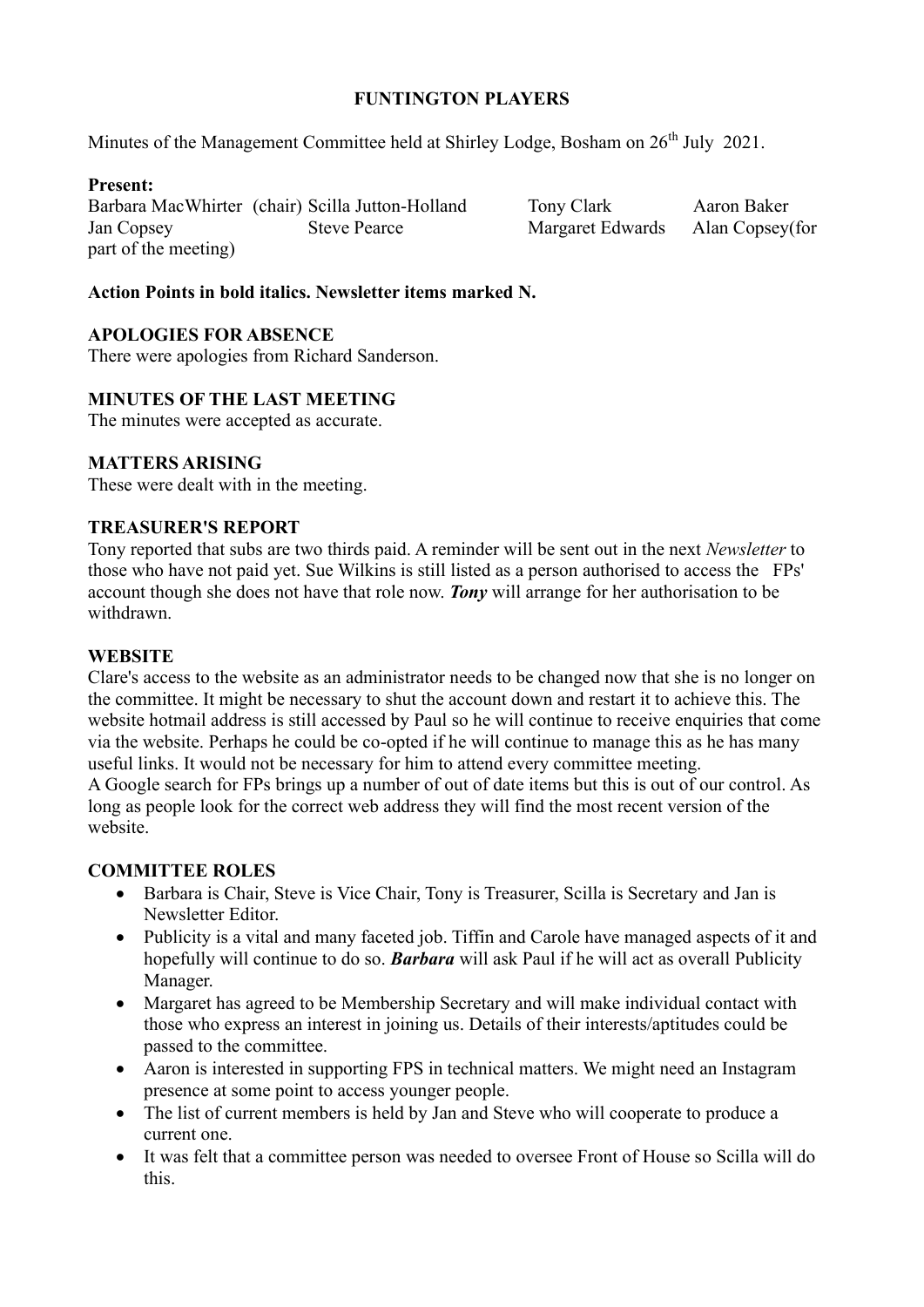# **HEALTH & SAFETY, TECHNICAL MATTERS AND VILLAGE HALL UPDATE**

Nothing to report.

# **LYDIA AND GEORGE PLAYREAD**

Barbara said that it went well and that she had a lot of positive feedback. Tony had been invaluable with lighting and front of house, and it was pleasing to see new members in the cast and audience, with John Gleadall providing the music. It was produced following Covid restrictions with the cast socially distanced and the audience had to be masked. It was agreed that it went on too long.

# *A BUNCH OF AMATEURS* **AUDITION**

Alan said that the audition went well and he now needs to finalise his thoughts on casting it. Sue will be Production Assistant/Stage Manager and Tony will be Technical Director. It is complicated to stage so Aaron's offer to help in technical matters is appreciated. Alan needs lighting, sound, costume and props people who might also be used as the journalists who are heard off stage and appear periodically.

# **AWD**

Margaret said that the AWD presentation will finish before the main production so some people who are lightly involved in *A Bunch of Amateurs* can be involved in both. As soon as Alan has finalised his cast and back stage team they can proceed. They will approach someone to Stage Manage who is not involved in it. Scripts are with the panel who will chose which will be used. *Steve* is making a plan for the running order. The audition date needs to be in the third week of August, hopefully in WAVH. *Tony* will see if it can be booked then.**(N)** The audience will be friends and family.

# **BLUE SKY THINKING**

Tony suggested that we need to be more flexible in using peripatetic people when a gap needs to be filled in a production. There are some people who do not wish to make a long term commitment but can work with us sometimes. We need to stay in touch with these people by ensuring that the website is as up to date as possible as they do not receive the *Newsletter.* The Membership Secretary could keep a subsidiary list of these people who are not members but are interested. Steve,Alan and Jan have lists of members that can be amalgamated.

# **FUTURE EVENTS/CAFE EVENINGS/PLAY READS/STUDIOS**

- Hilary will run a workshop on 8<sup>th</sup> September based on the Noel Coward play *Still Life*.
- The AWD event will be on  $15<sup>th</sup>$  and  $16<sup>th</sup>$  October.
- Playread of The Real Inspector Hound on  $9<sup>th</sup>$  December
- Barbara would like to present this as a mini production in January or February 2022 with something else, perhaps an improvisation for the rest of the evening. It was suggested that a new member might write a short piece to go with it. It would need minimal staging she felt and she suggested different ways of presenting it.
- Discussion about a Christmas event was deferred.

# **MAJOR PRODUCTIONS**

Tony will direct *Our Country's Good* as the Spring Production 2022. The date for the Spring Production 2023 was discussed as some compromises need to be made to avoid conflicts with other hall users. Tony will make a final decision. Another new member has suggested directing at some point. 2023 will be the 50th anniversary of Noel Coward's death so we might do something to acknowledge that.